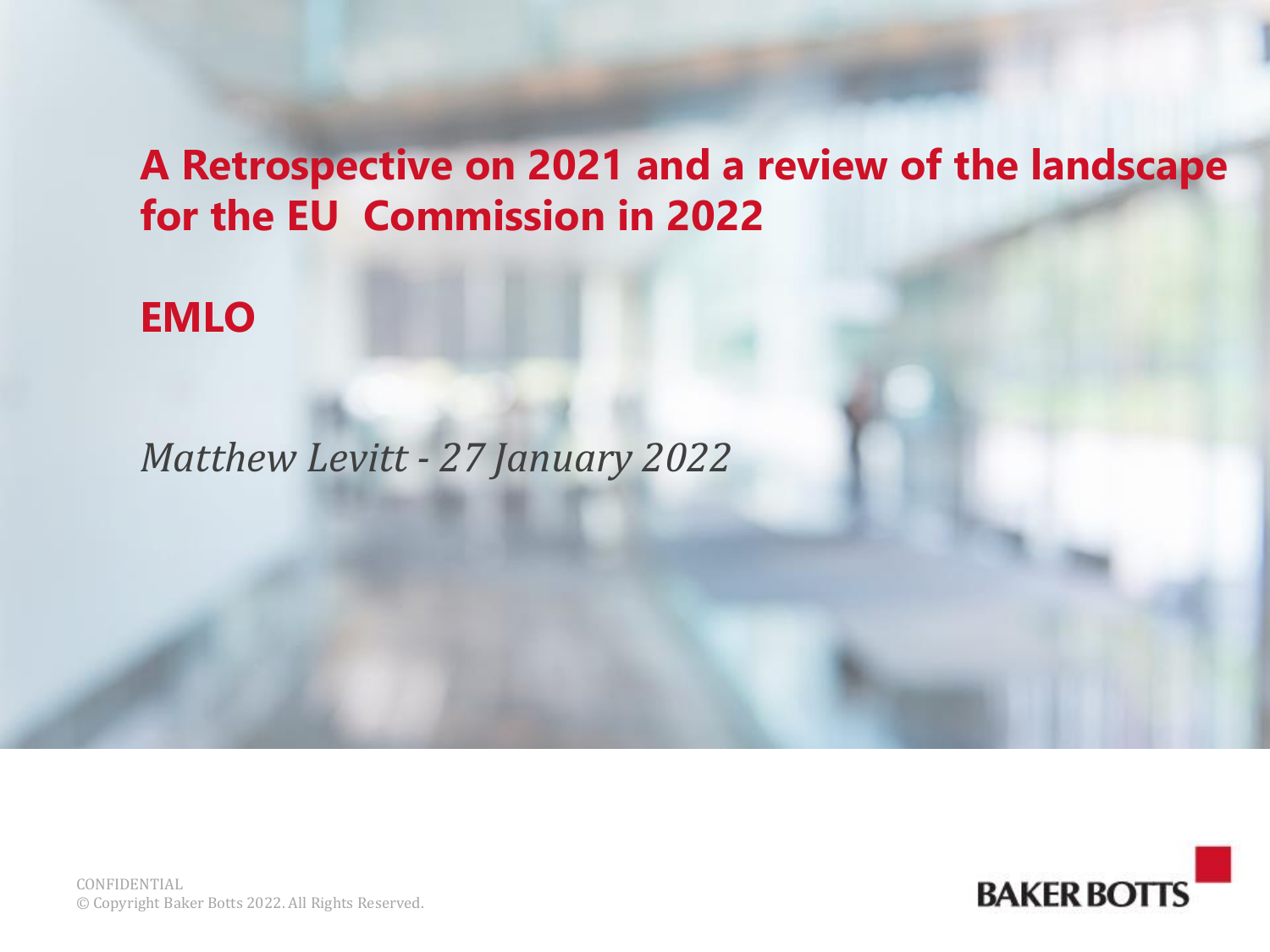## **Overview**

- 1. Competition authority responses to the global supply chain crisis
- 2. Carrier / logistics integration
	- DFDS / HSF (M.10216)
- 3. Shipbuilding mergers
	- Fincantieri / Chantiers de l'Atlantique (M.9162): abandoned
	- Hyundai/Daewoo (M.9343): prohibited
- 4. DFDS P&O freight space charter arrangement on Dover-Calais route
	- Investigated by UK CMA and French Competition Authority
- 5. EC review of the Consortia block exemption
- 6. RoRo carriers damages litigation
	- McLaren proposed class action
	- JLR
	- VW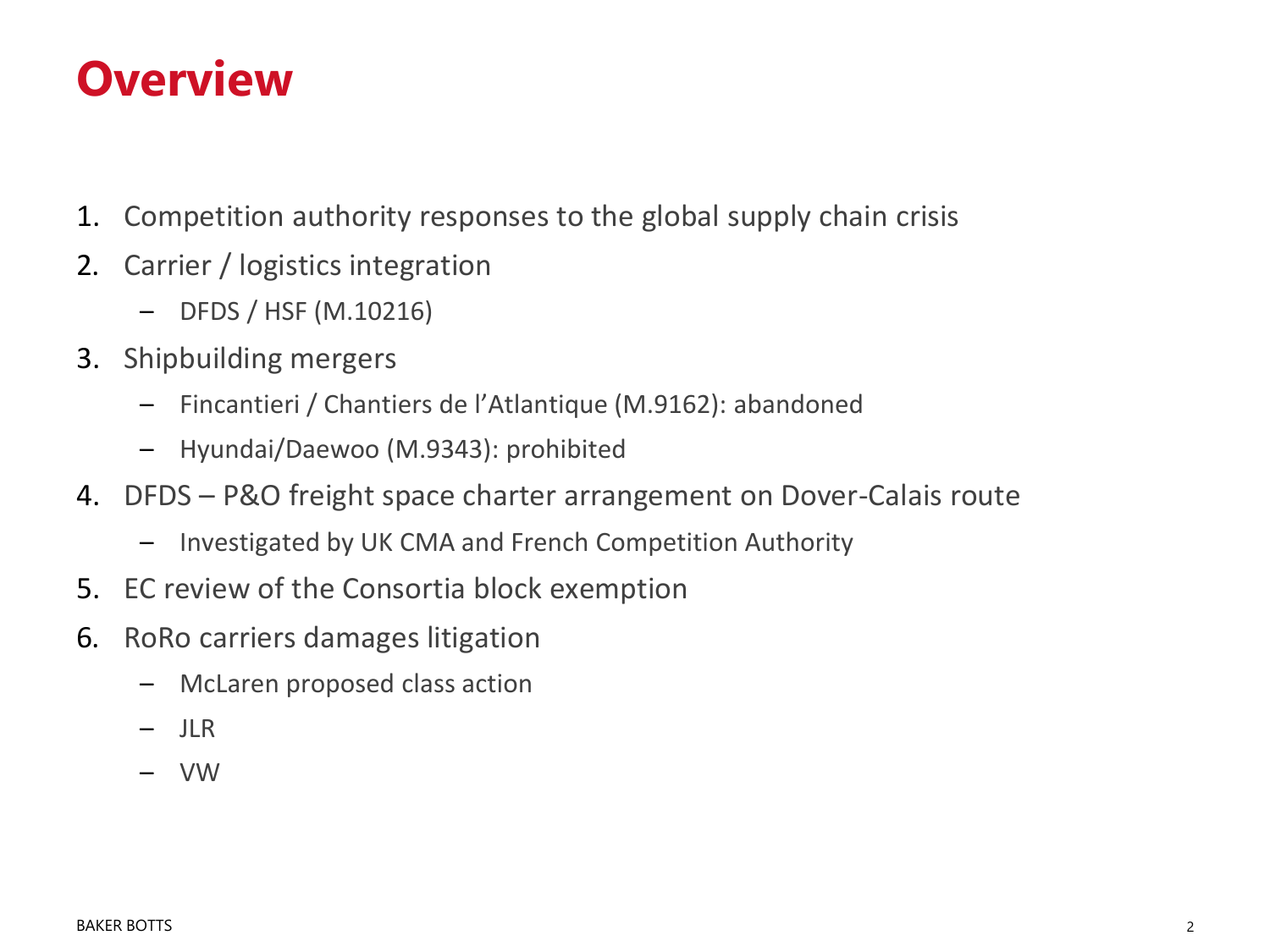# **Supply chain crisis**

Commission responses to MEPs

• EN E-004569/2021 Answer given by Executive Vice-President Vestager on behalf of the European Commission (14.1.2022)

"*The monitoring of the container shipping sector carried out by the Commission, in cooperation with other regulatory and competition authorities since the start of the pandemic, has not led to identifying anti-competitive behaviour from alliances aimed at increasing freight rates. As a consequence, the Commission does not currently consider that the applicable EU regulatory framework,*  including the Consortia Block Exemption Regulation, would fail to prevent unfair *practices or distortions of competition in the sector. Considering the multiplicity of the causes for the price hikes and service disruptions linked to the pandemic, the Commission is still exchanging information and analyses with all relevant stakeholders to identify whether specific measures may be needed to increase the system's resilience. The Commission is preparing for the process of review of the Consortia Block Exemption Regulation, which will expire in 2024.*"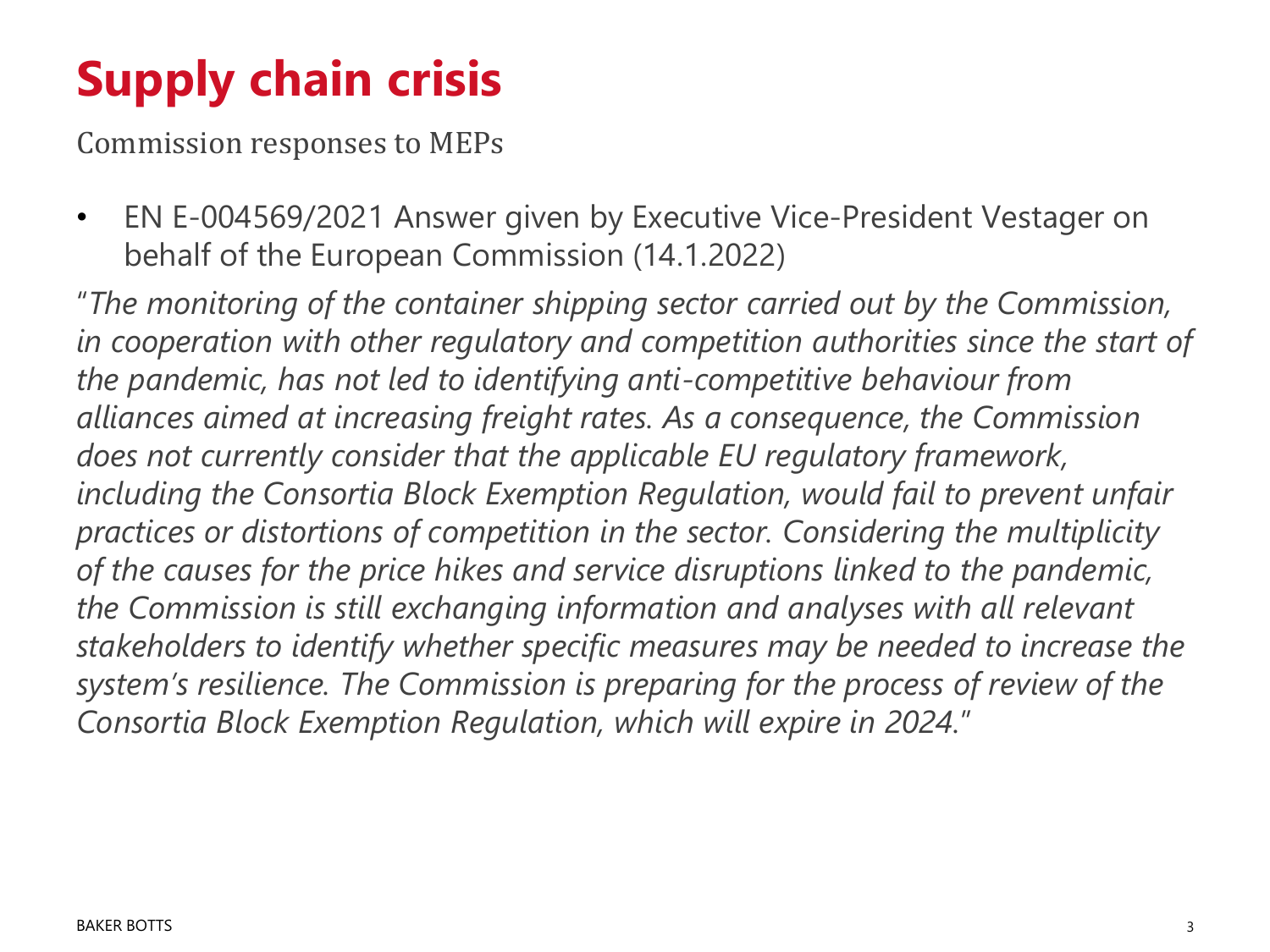

#### Commission responses to MEPs

#### Margrethe Vestager 24.11.21 **[E-004399/2021](https://www.europarl.europa.eu/doceo/document/E-9-2021-004399_EN.html)**

"*The Commission is aware of the material price increases for container shipping, the level of service quality in the maritime supply chain, and the related difficulties for European producers and consumers.*

*Within the realm of its powers and competences, the Commission is willing to address the concerns about the functioning of the supply chain, ensuring Europe's competitiveness. It has at this stage not received evidence or identified anti-competitive behaviour in relation to these price increases. A similar conclusion has been reached by other key agencies, e.g. the Federal Maritime Commission of the United States.*

*The Commission entertains regular dialogues with stakeholders and maritime authorities from many jurisdictions, both inside and outside the EU, to exchange views on actions to*  increase the resilience of the sector. Dialogue partners have generally agreed that the *pandemic has presented operators across the supply chain with exceptional challenges, that the causes of the price hikes and of the current level of service quality are multi-faceted, not necessarily entirely similar across the world, and hardly attributable to only one determining factor or one category of operators. The Commission will continue exchanging information and promoting joint analysis of the markets with stakeholders and maritime agencies.*"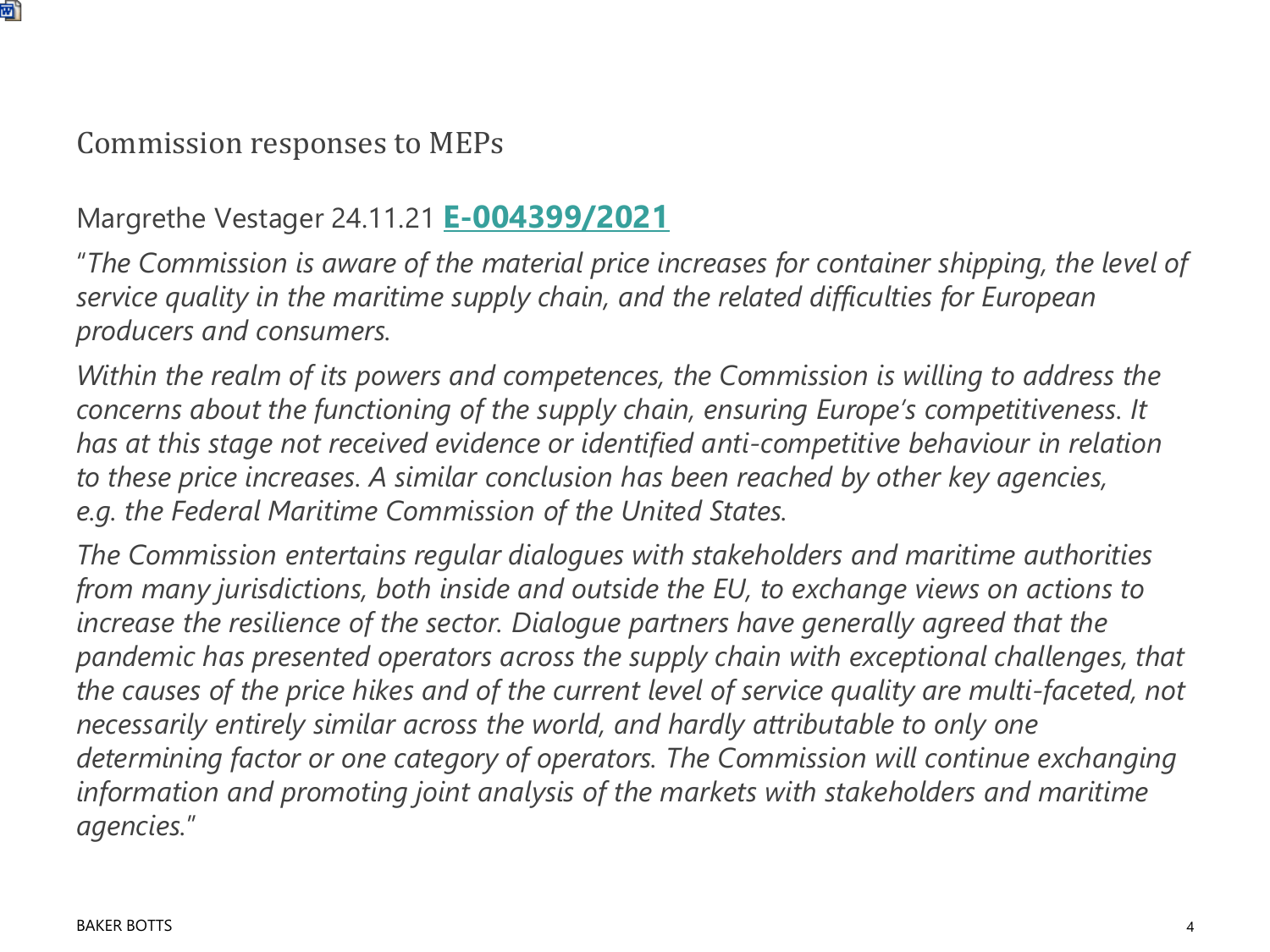#### UK CMA

CMA letter to Make UK and British Chamber of Commerce, 30.11.21

"*Based on the information we have, and subject to our ongoing assessment of available intelligence, our current view is that the price rises in shipping are the product of multiple factors, often international in nature and not able to be addressed unilaterally by the CMA and we are following international developments with interest and we have met with our counterparts in several countries to discuss our respective approaches. We are however, treating this issue as a matter of great importance, and are actively exploring options open to us to make a tangible and timely impact. Clearly, these are complex interconnected issues affecting companies and industries across the globe. There are no quick-fixes but the CMA remains vigilant and ready to act where it can within its powers.*"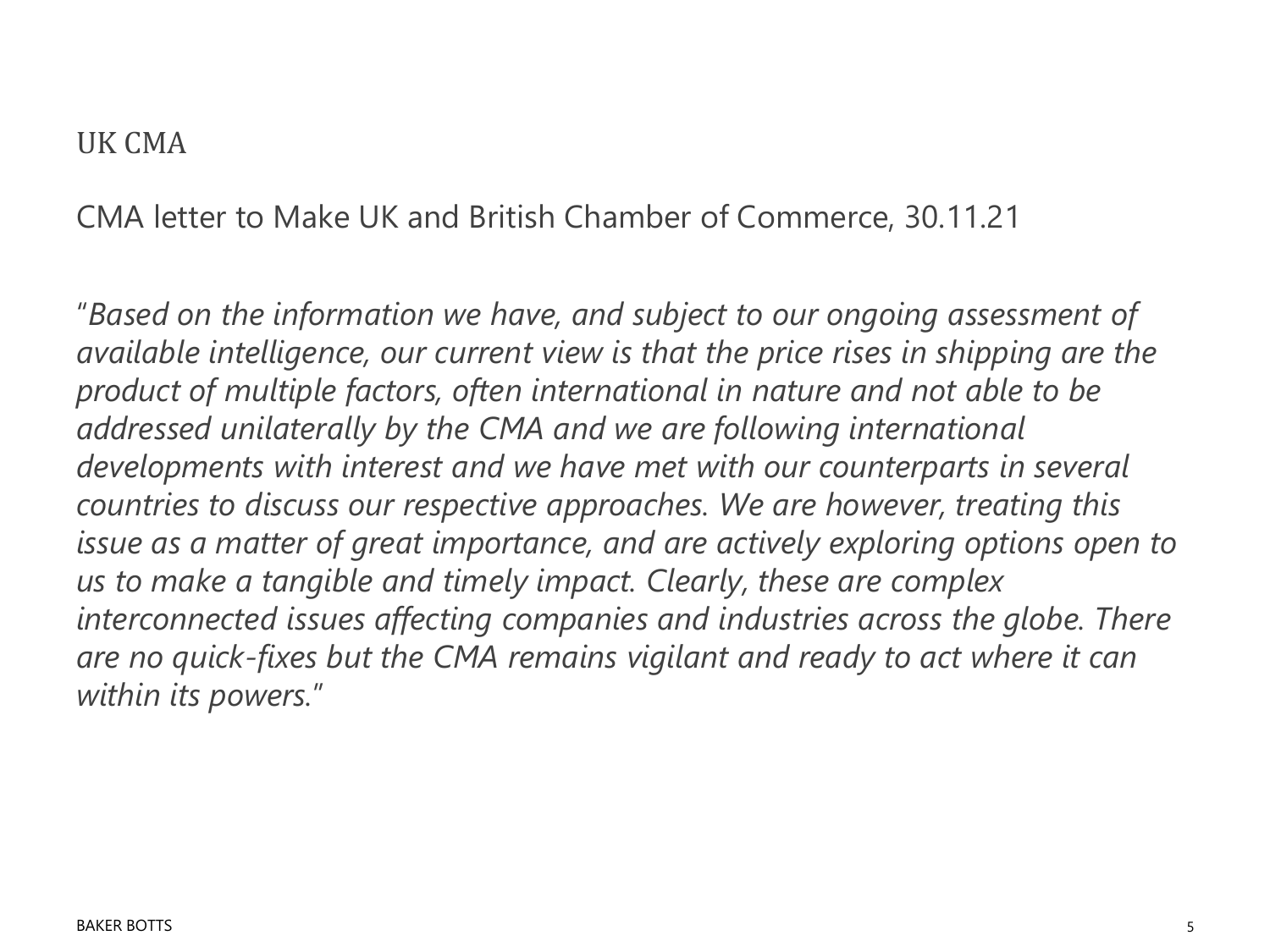# **DFDS-HSF merger**

- Unconditional phase 1 clearance 40 page decision
- No overlap in sort-sea shipping, limited overlap in logistics
- Main focus on vertical foreclosure theories of harm, especially *input foreclosure*
	- Whether DFDS would have the ability and incentive to foreclose downstream rivals' (i.e. HSF competitors) access to DFDS's short-sea shipping services on routes where DFDS had high market shares
- No ability or incentive
	- Alternative routes available to customers
	- DFDS would lose profits on short-sea shipping by foreclosing other customers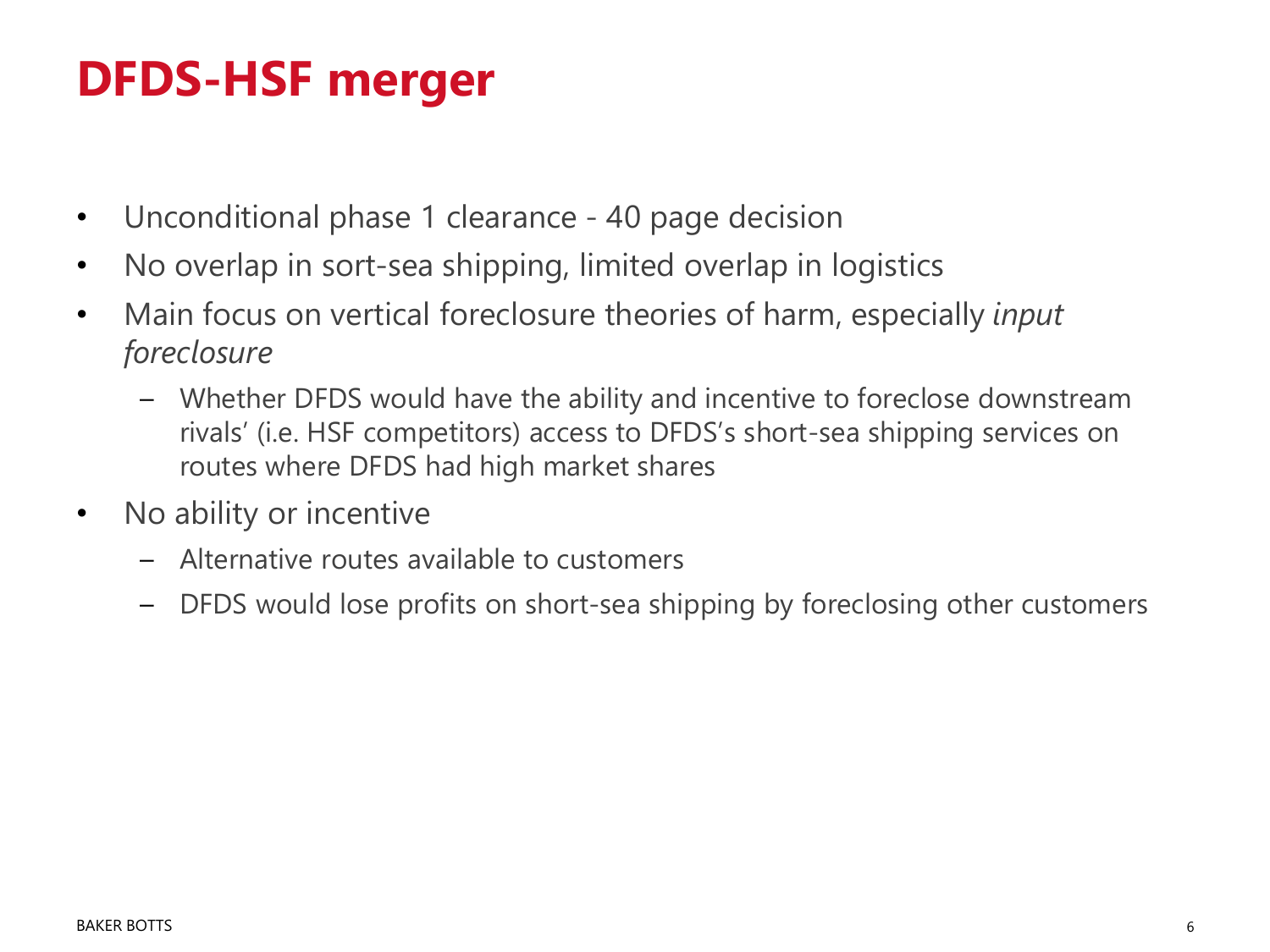# **Shipbuilding mergers**

• Fincantieri / Chantiers de l'Atlantique (M.9162): abandoned

"The Commission has identified high barriers to entry in this market, related to the very complex nature of cruise shipbuilding. Cruise shipbuilding requires, in particular, specific infrastructure, established engineering and design capabilities as well as important project management skills to coordinate hundreds of suppliers and sub-contractors all along the construction process. The Commission has preliminarily concluded that it is unlikely that a timely and credible entry from other shipbuilders would counteract the possible negative effects of the transaction. "

• Hyundai/Daewoo (M.9343): prohibited

*"Large LNG vessels are an essential element in the supply chain of liquefied natural gas (LNG) and enable the transport of this source of energy around the globe. LNG contributes to the diversification of Europe's source of energy and therefore improves energy security. The merger between HHIH and DSME would have led to a dominant position in the global market for the construction of large LNG vessels, for which there is significant demand from European carriers. Given that no remedies were submitted, the merger would have led to*  fewer suppliers and higher prices for large vessels transporting LNG. This is why we *prohibited the merger."* (Margrethe Vestager)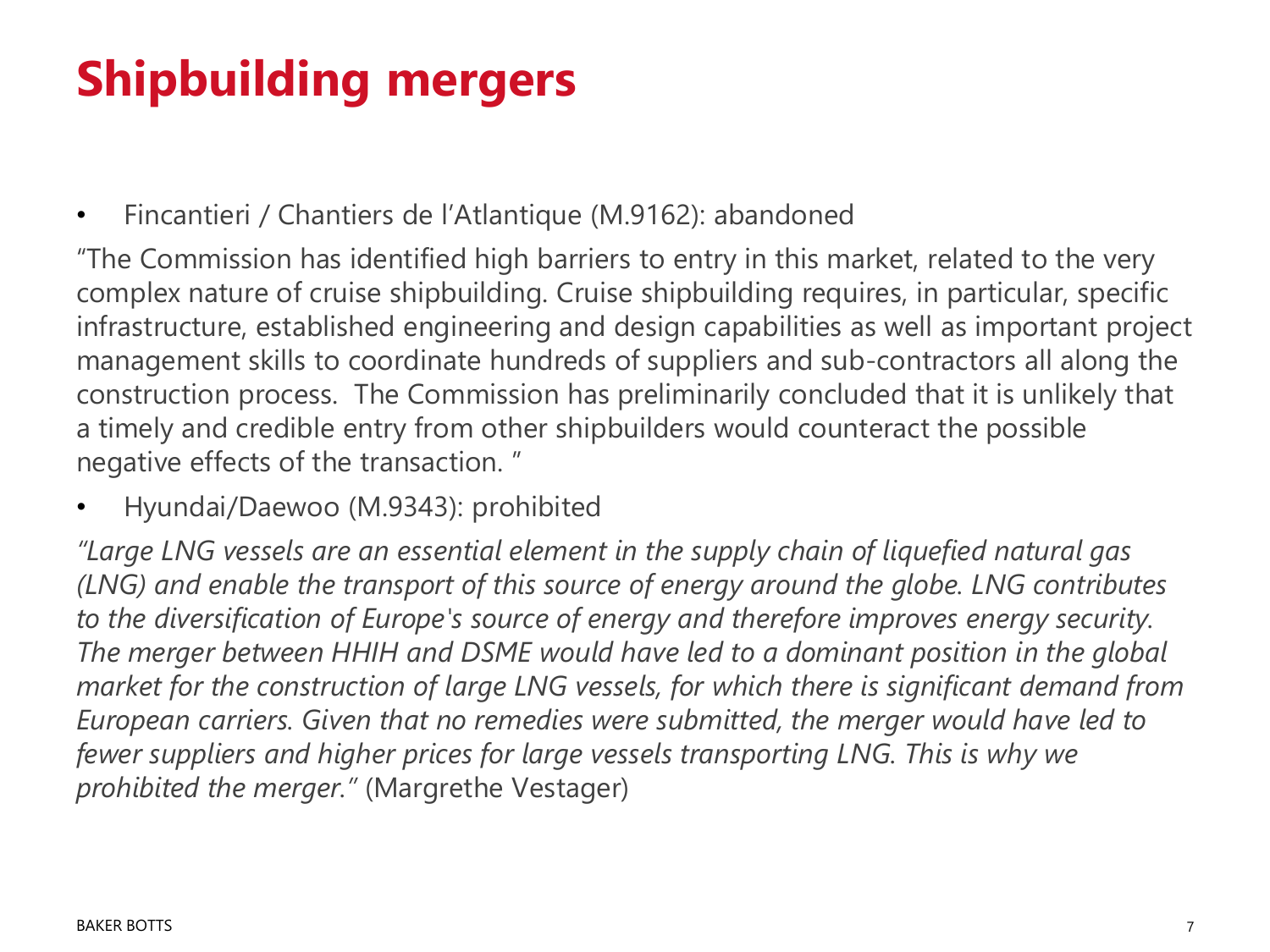### **DFDS – P&O freight space charter arrangement on Dover-Calais route**

• CMA – 12 November 2021

"The CMA is investigating whether a capacity sharing agreement between two ferry operators, P&O Ferries Holdings Limited and DFDS A/S, on the Dover-Calais route has potential to prevent, restrict or distort competition within the UK."

• French competition authority – 25 November 2021

"On 25 May 2021, in two separate notices, P&O and DFDS announced that they had entered into a mutual space chartering agreement for their vessels operating on the Calais-Dover route, in respect of road haulage customers.

When this agreement was announced, the Investigation Services initiated investigations and conducted an in-depth analysis of the content and scope of the planned cooperation. They have notified objections to P&O and DFDS. The companies are accused of having colluded to divide up customers according to their chartering capacity."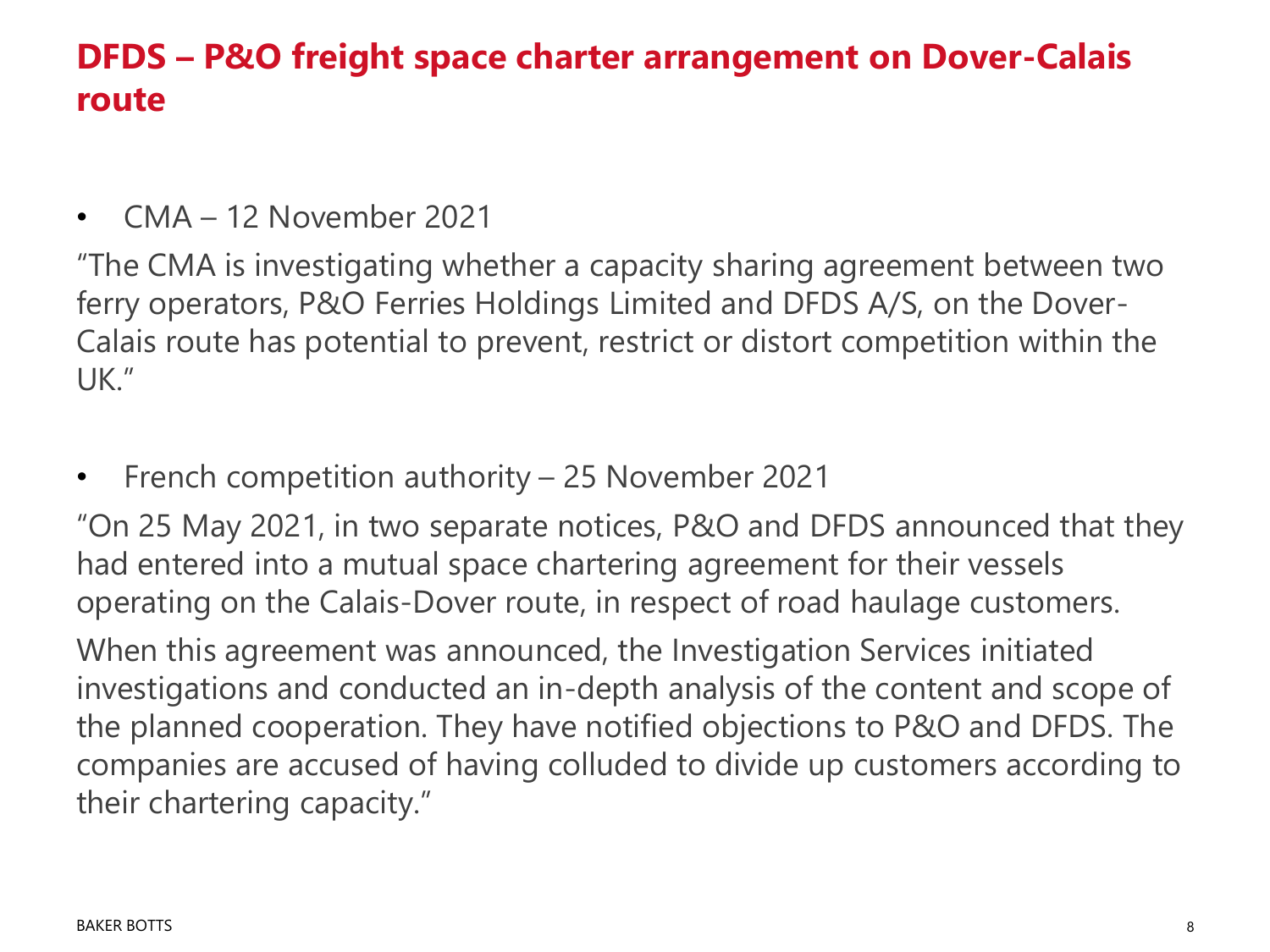## **EC review of the Consortia block exemption**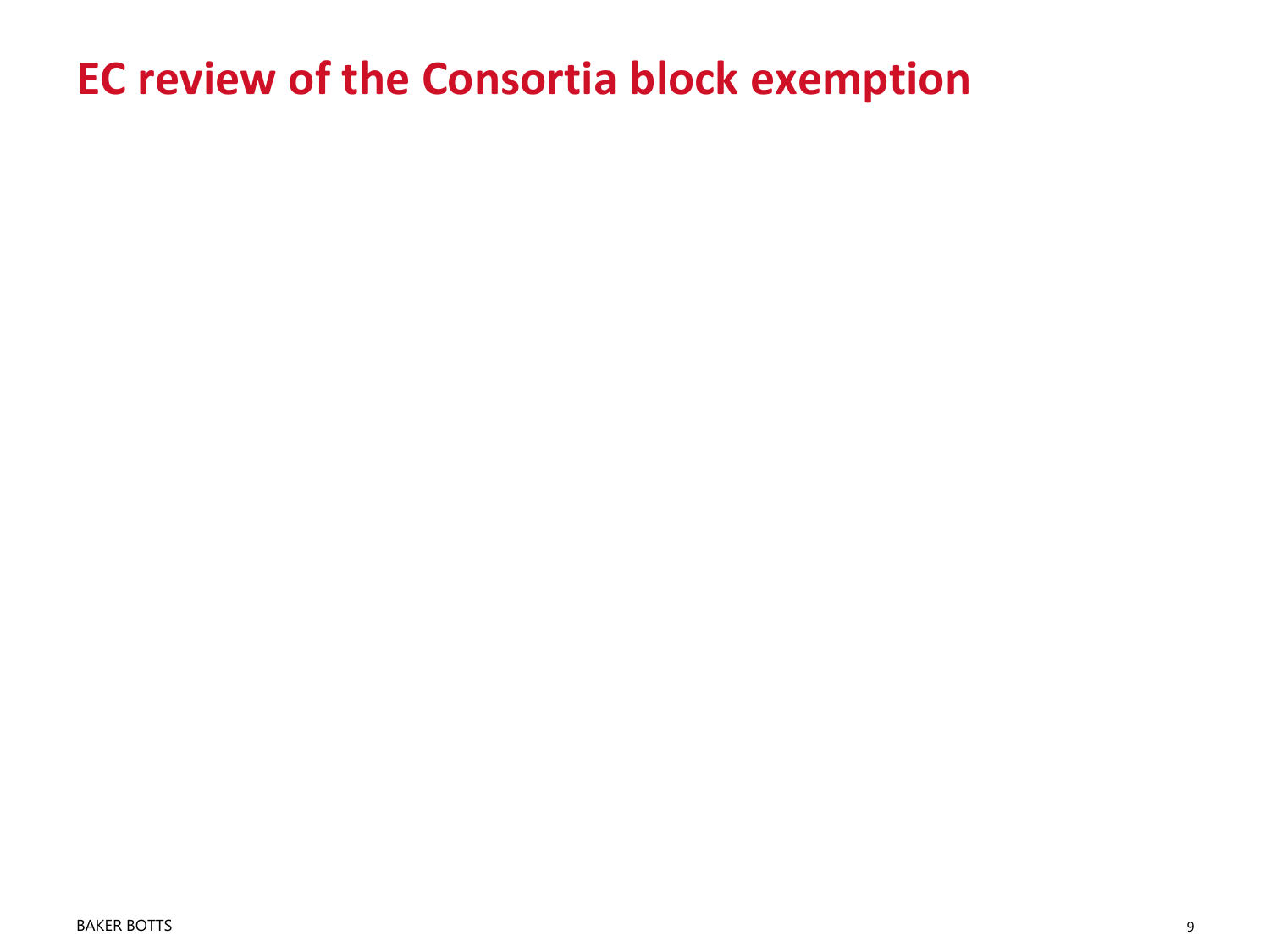## **RoRo carriers damages litigation**

- McLaren proposed class action
- JLR
- VW